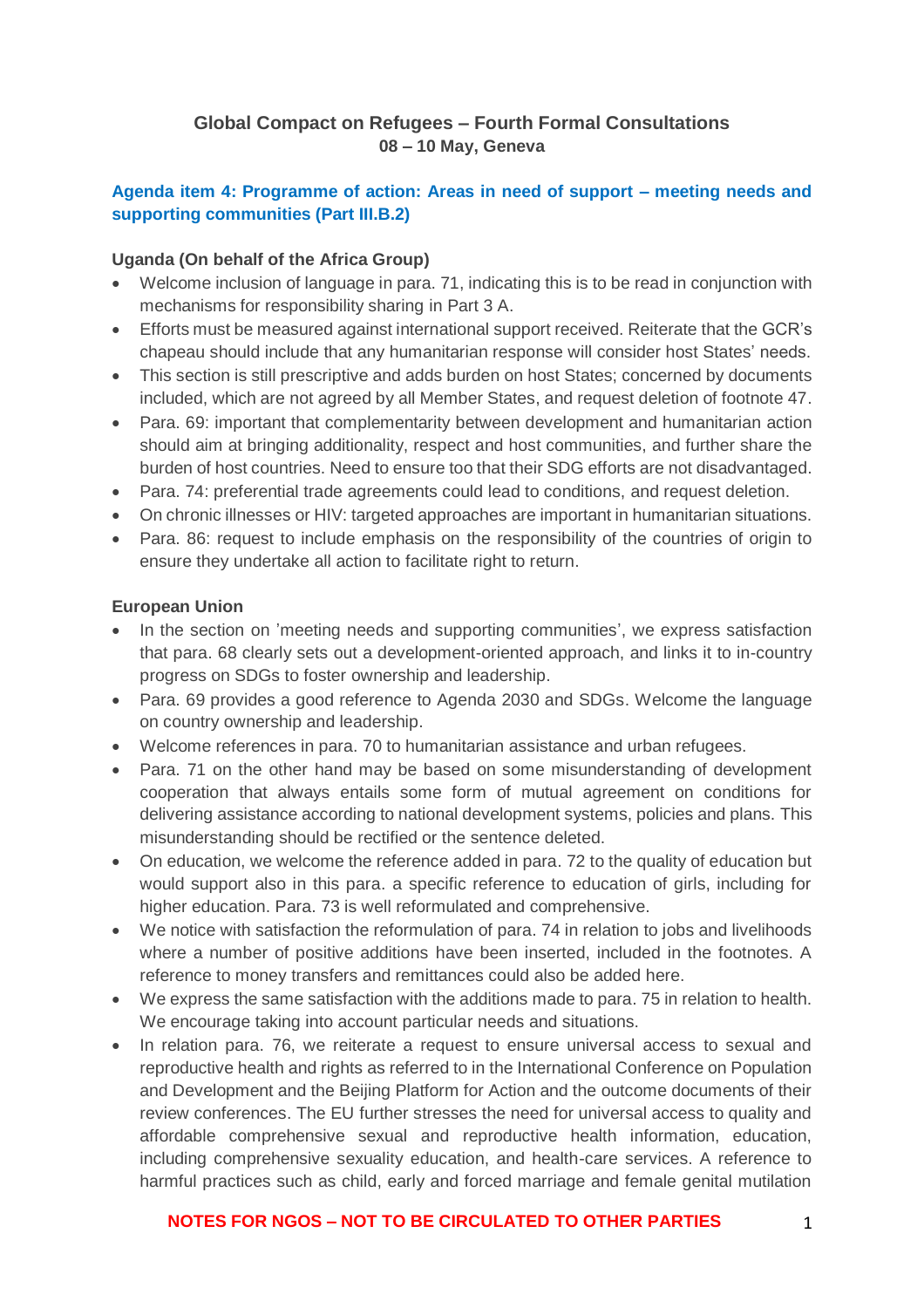should also be added, in line with Agenda 2030. Also encourage referring to communicable and non-communicable diseases.

- On gender, satisfied with the reformulation with welcomed references to empowerment and human rights in para. 77 and explicitly addressing barriers to participation and leadership. Additional references should be made to international law and standards and national arrangements, as well as to all forms of violence against women and girls, including SGBV after 'prevent and respond'. A reference should also be added to social and health services and clarification provided on what essential health packages are.
- Wish to express satisfaction that a new section is specifically addressing children (paras 78-79). We noted the absence of reference to UNICEF, which should be inserted. Also recommend a specific point here on mental health and psychosocial support for refugee children. The para should be completed, after 'family reunification' with the following: 'and beginning the process of family tracing' where this is indicated from the best interests determination and assessment procedures for the child.
- On accommodation, energy, and natural resource management, welcome the additions and clarifications made in paras 80-81, particularly the references to impact assessment and to safe access to fuel. This section could also make reference to alternatives to camps, urbanization and spatial planning.
- Food security, nutrition are addressed by adequately reformulated paras 82 and 83.
- Satisfied with the text referring to civil registries (paras 84 and 85).
- We can accept the reformulation on statelessness in para. 86.
- Satisfied with para. 87 dealing with social cohesion and para. 88 on other areas of action.

#### **Honduras**

- As the HC said, inclusion of good practices remains a vital element, which can enable to come up with comprehensive responses, continue humanitarian assistance and solidarity according to humanitarian principles and in complementarity with areas in need of support. These should be harmonised with local capacity and States and accord to national context.
- Welcome inclusion of sub-section on children. Footnote 6 in the text refers to situation of vulnerability and is also part of UNHCR protection regime and key in protection dialogue.
- International instruments on children (e.g. article 22 of CRC) call for family reunification.
- Para. 75 needs to be bolstered with non-detention of children and principle of the best interest of the child and forcibly displaced who face vulnerabilities. We suggest adding, in para. 79 good practices on birth registration.

#### **Germany**

- Collective effort will be required, and this should be reflected in different sections of Part 3 B. SDG better explained and ready to share and how the link could be further strengthened, we see need for streamlining Part 3 B and happy to work with UNHCR.
- Welcome reference to urban refugees and stronger references to refugee accommodations, and health care, which can be ensured in urban settings through inclusive spatial planning.
- On jobs and livelihoods: refer to decent work in line with ILO recommendations and SDG language. Economic opportunities should be available at all skill levels.
- On health, appreciate access to primary, secondary and tertiary healthcare including maternal infant health needs and the need to access professional health service and sexual and gender-based trauma care. Appreciate standing paragraph on gender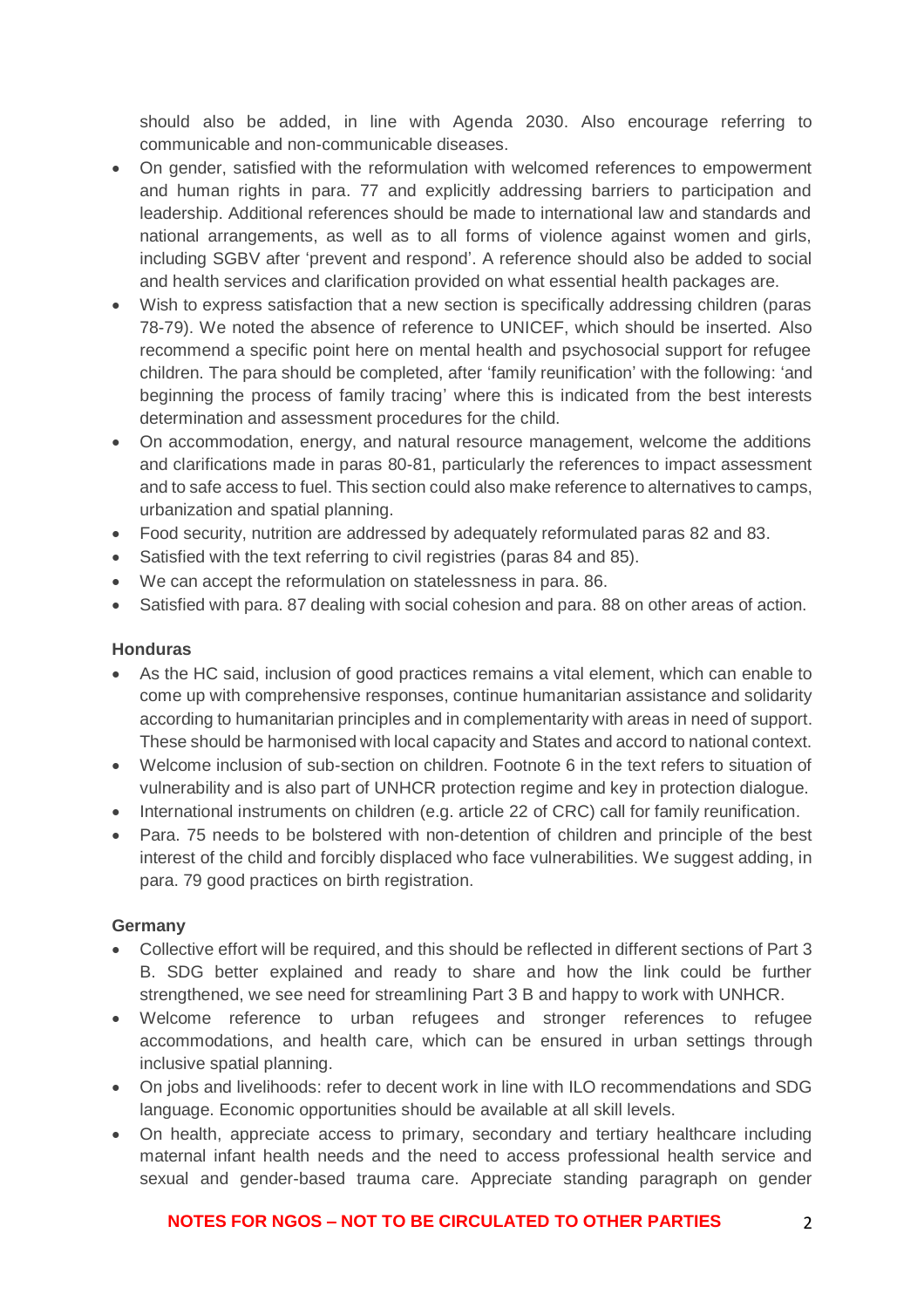perspective, which should become visible through the document and must be important for all in theory and practice.

- Welcome references to children, alternatives to detention and explicit commitment and respect for the best interest of the child. Inclusive access to health care allows children to remain with guardian or parent including through community-based arrangements. Detention is last resort and for the shortest time possible and aim to increase access to family reunification rather than broadening eligibility criteria.
- On natural resources, we request reverting to language in Draft 1 while maintaining prevention elements contained in Draft 2.
- On statelessness, we call to include ratification of the 1954 Convention and in the subsection social cohesion, recommend broadening to socio-economic.

### **Mozambique**

- Non-prescriptive nature of this section should be underlined; Areas in need of support identified should not preclude additional ones as needs may arise.
- In health and education, important to have special attention to women and girls as ways to empower and better equip them to take care of special needs.
- Bullet 3, para. 73: access to secondary and tertiary education scholarship requires reformulation. As it stands, these subgroups will enjoy special treatment in comparison to others. Each formulation should avoid tension between refugees and host communities.

### **Nigeria**

- Stress prescriptive nature of parts of the text. Need for national ownership and consent of national authorities.
- Welcome security concerns, and modalities must be in line with international standards. Need to prevent victimisation of refugees and welcome efforts to combat smuggling and encourage language and focus on women and children.
- Welcome language on IDPs, and this requires strengthening as IDPs are a pointer to large movements of people.
- On protection, we welcome the establishment of the asylum capacity support group and the involvement of host States to ensure there is inclusivity of those who are most affected.
- Reiterate the centrality of protection. This is all about people, and we need to ensure protection and rights and dignities are maintained throughout this document.

#### **Qatar**

- Thank UNHCR for the process. On education, propose inserted language on validation of education certificates in para. 73, second bullet; and on jobs and livelihoods, add 'at all levels' in bullet 4, after 'work recognition to facilitate mapping at levels of skills'.
- Will continue to support the efforts and working towards an international convention, which could codify validation of education certificates into instrument of international law norms.

#### **Norway**

• Highlight education as top priority in assistance and humanitarian response. Recognise host countries for providing education and they need increased support. Norway welcomes proposals for more financial resources to improve access and quality of education for refugee children and children in host communities.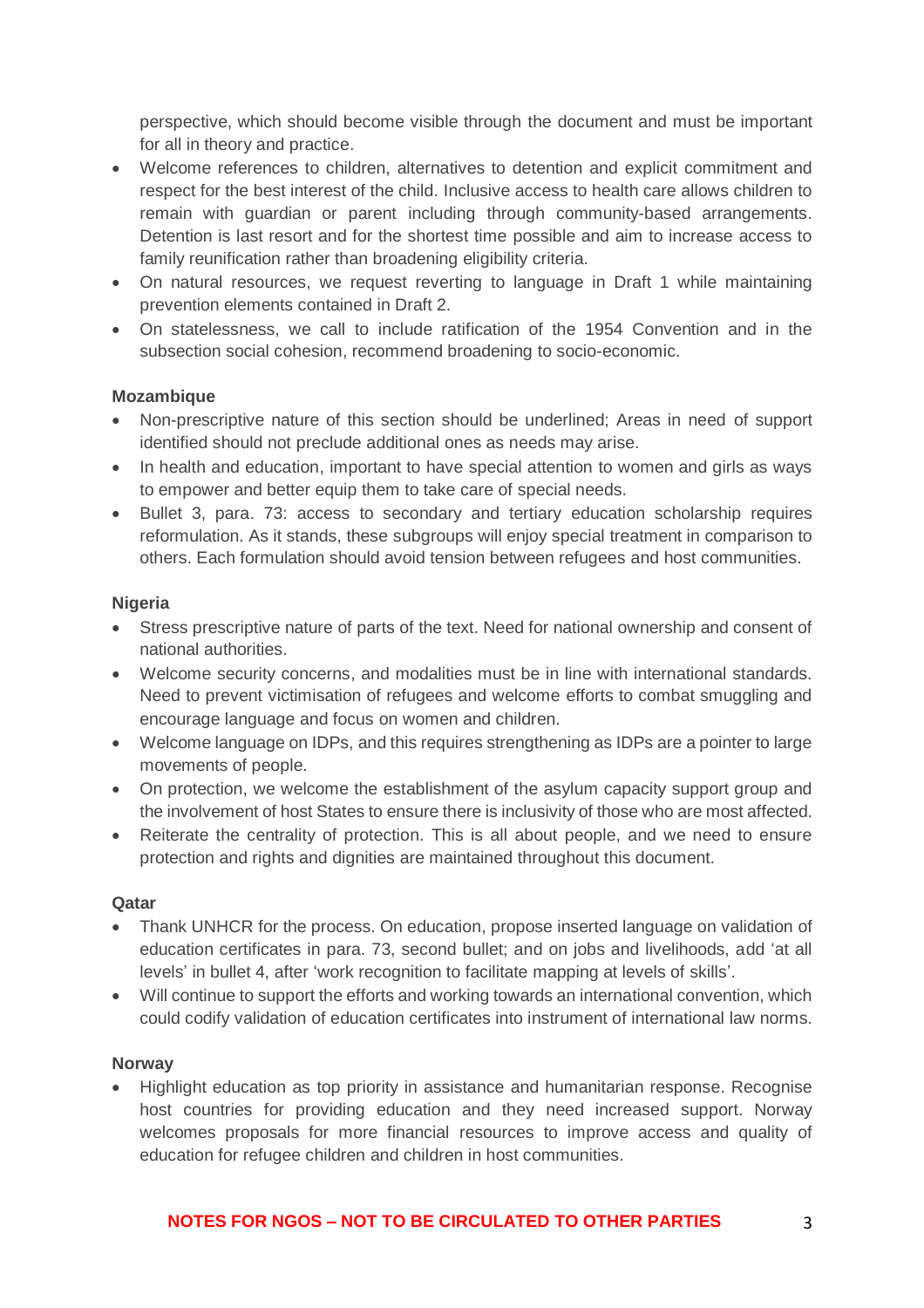- Need to mobilise additional financial resources and bridge the humanitarian and development approaches.
- Education can improve refugees' prospects and in the interim, contribute to local economy.
- On health: include sexual and reproductive health services; lack of access can be critical.
- Finally, welcome new section on children underlining the specific needs of vulnerable children and seek clarification in the use of 'impartial' in para. 79 third bullet.

## **Denmark**

- Improved focus on age, gender and diversity responsiveness in the revised draft. This is step in right direction, but we must be more ambitious to address particular needs of women, girls, and adolescent girls.
- Women and girls are disproportionally affected in forced displacement. This includes a heightened risk of SGBV and harmful practices and coping strategies (e.g. child marriage; missing out on education leading to socio-economic exclusion and marginalization).
- Heightened risks of women and girls are amplified by lack of adequate sexual and reproductive health services. Hence, this shortcoming is a leading cause of death, disease and disability among displaced women and girls. Family planning services can avert up to 32% of maternal deaths and almost 10% of childhood deaths in emergencies. Without ensuring access to sexual and reproductive health and rights, we will simply not be responding to critical needs of women and girls.
- Recommend recognizing need to ensure women and girls' access to all relevant sexual and reproductive health and rights including but not limited to comprehensive post-rape care and emergency services, family planning, antenatal and safe delivery care, post-natal care, services to prevent sexually transmitted infections, services facilitating early diagnosis and treatment of reproductive health illnesses, and mental health needs in the sections on health and gender and where otherwise relevant. Note that access to these health services is recognized in the NY Declaration.
- Welcome efforts to mainstream responsiveness to gender-based violence; request this be further strengthened, including in the section on children. This should include reference to particular protection needs of children, including SGBV, exploitation and other harmful practices, e.g. child, early and forced marriage and female genital mutilation.
- Girls are 2.5 times more likely than boys to be out of school in countries affected by conflict. Therefore, pertinent to include references to gender responsive educational facilities in the education section. This includes adequate sanitation facilities and adapted approaches to ensure access to education for married children and adolescent mothers.
- On education, recommend that para. 73 makes reference to supporting the development and implementation of national education sector plans which include refugees. As a donor, we are committed to providing predictable, long-term, multi-year funding to support host countries to deliver safe, quality learning opportunities to refugees and host communities.

# **Thailand**

- Welcome language and further details in the second draft, para. 80. Welcome preserving the environment of hosting countries.
- Welcome specific consideration of pregnant and lactating mothers. In para. 82, and gender-sensitiveness, in para. 86, suggest four elements:
	- o Establishment of mutual or uniform recognition for documents of birth registration.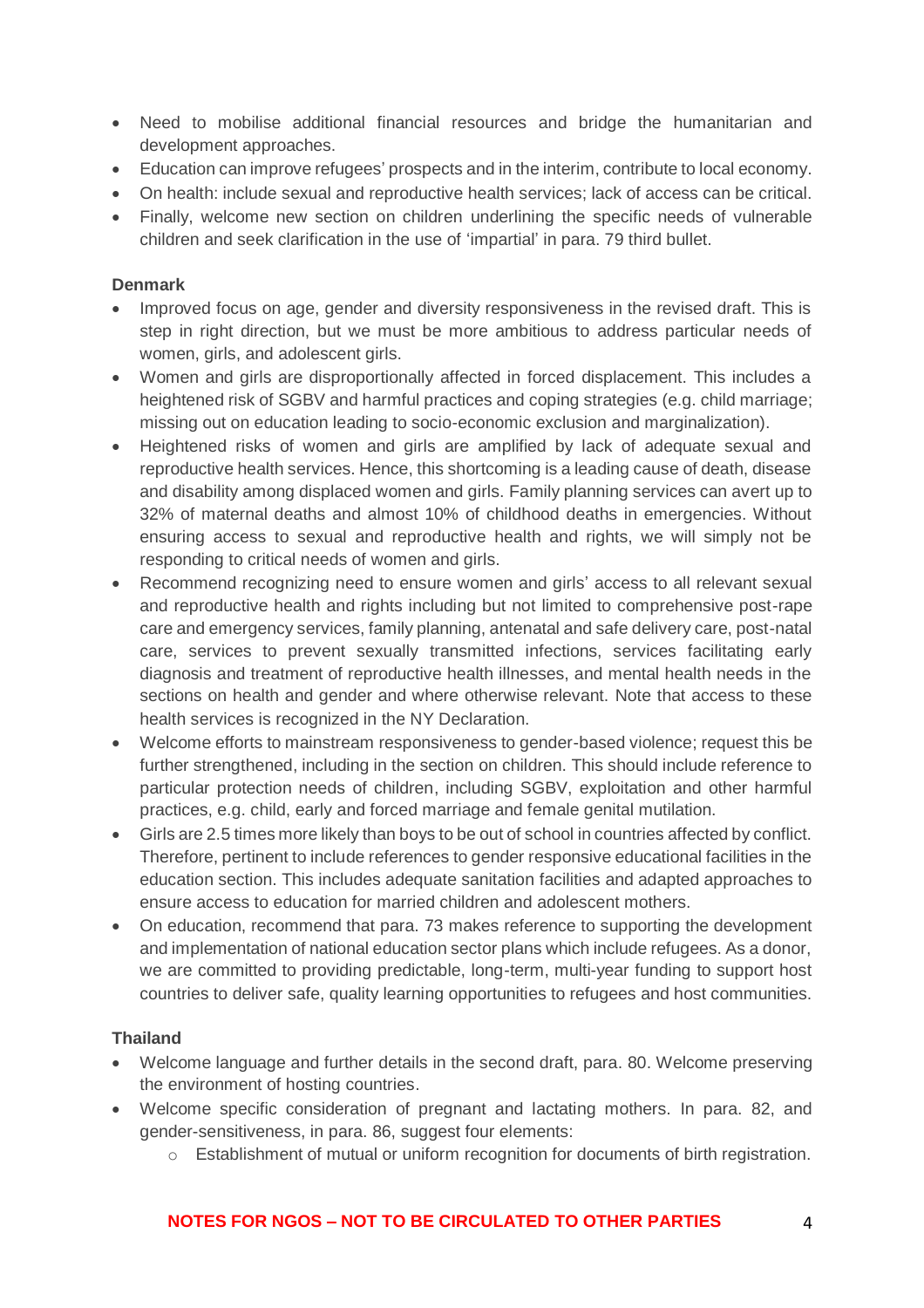- o Providing humanitarian and financial assistance to local host populations especially for treatment of severe and urgent cases.
- o Provide programmes for vocation training.
- o Technical capacity for host communities.

### **Finland**

- This is a more balanced text; Age, gender and diversity considerations have been strengthened including references to disabilities; much improved structure and content. On part A welcome elaboration on burden- and responsibility-sharing mechanisms.
- Comfortable with text on reception and admission and welcome preparedness.
- Reiterate further on the health section, specific need to include ensure access to sexual and reproductive health.
- Para. 77: like to refer to alignment with national laws to highlight full enjoyment for equal access to services and need to address all forms of violence including SGBV.
- Wish to express satisfaction with new section on children; non-discrimination and best interest should be primary in all action whether they are accompanied or not.

#### **Mexico**

- Pledges that States make should not be limited to section B 2 although this represent indicative list, which requires support and other areas of international cooperation in para. 19. Note level of detail might result in prescriptive measures.
- Important to recall greater support from the international community must be adapted to context realities and socio-economic realities of each country.
- Welcome new section on children and bearing in mind minimum standards, including CRC as one of the instrument on which the compact is based and collaboration with UNICEF.
- Welcome statelessness in para. 86; important to strengthen action to prevent and reduce statelessness.
- Social cohesion is misinterpreted. Clearer language could be used with specific measures to combat discrimination and xenophobia.

#### **France**

- Improve measures to meet needs of refugees and support host communities with respect access to education, housing, health care, civil registration and jobs.
- Welcome clarification on complementarity and SDGs.
- Welcome two additional sections on children and social cohesion and reference could be made for fund transfer for refugees.

#### **New Zealand**

- Gender and health are important. Para. 12 States that the programme of action is to facilitate application of comprehensive responses in support of refugees. The draft seeks to comprehensively reflect authoritative finding and best practice.
- Glaring omission is the lack of access to sexual and reproductive health care and deeply concerned that women caught up in refugee movements are particularly vulnerable to sexual exploitation. Sexual and reproductive health is a basic requirement in these situations. In 2015, UNFPA released a study showing the number of maternal deaths in 35 countries affected by humanitarian crisis or fragile conditions to be at 185,000, which is 61% of the maternal deaths global estimate . This has tragic and deadly consequences;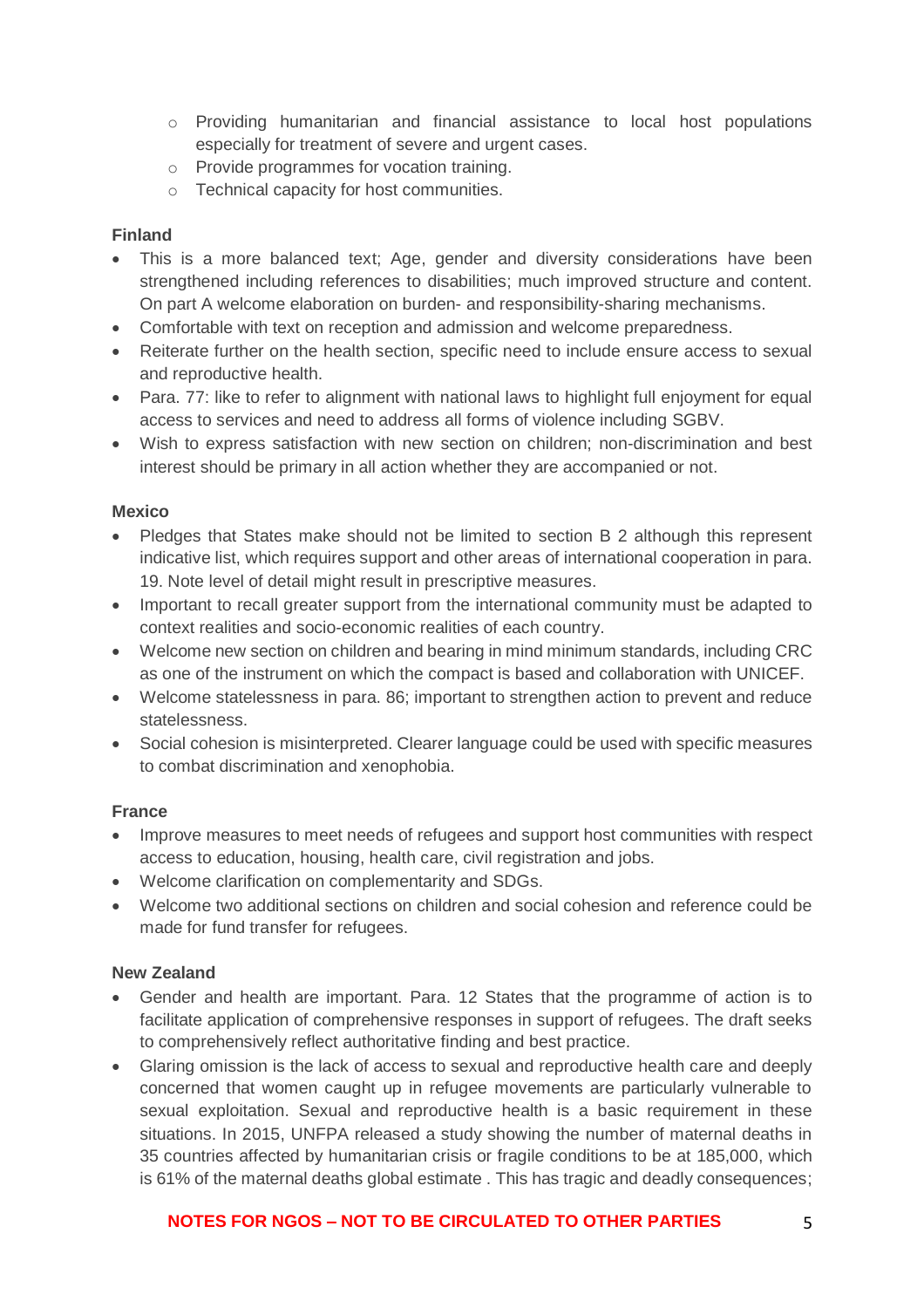sexual and reproductive health is an everyday requirement; important to ensure women can access contraceptives. These are basic healthcare requirements, and request to reflect this issue in the compact.

### **Japan**

- We appreciate inclusion of a chapeau with well-articulated links between the 2030 Agenda and global compact. The significance of supporting host communities and the role of development actors and ownership of host countries are welcome.
- Welcome articulated that attracting support for refugees and hosts complements efforts to facilitate future durable solutions.
- Primacy of country leadership and mobilisation of humanitarian and development assistance must be consistent with national priorities is key; welcome references to the importance of civil and birth registry and digital technology in the text.

### **UK**

- Many positive elements including SDGs, and overarching support of relevant stakeholders is welcome. The international community can facilitate this.
- On health, there are more references to disability but refer to specific needs of existing and new disability. Need to improve on access to rehabilitation services, mental services and continuity of services in countries of origin.
- Welcome additional section on children; welcome mental health and psychosocial support for those exposed to distress and subjected to daily stress of displacement. This should not be limited to specialised mental health, but also include non-specialised care.
- Welcome inclusion of gender, and unique needs of women, girls and maternal and child health. These are critical lifesaving interventions, and there should be clear reference to these in the basic healthcare package.
- Welcome changes in education; important to access education, but just getting access not enough, emphasis on quality is key; welcome explicit reference that support must align with national education sector plans.
- Jobs and livelihood sections significantly improved. Important step forward in the text.

# **Turkey**

- We should always keep in mind that contributions foreseen under the section 'meeting needs and supporting communities' have to be in full coordination with relevant national authorities and should be linked to ongoing efforts and policies. This should be clearly reflected again in this section.
- We welcome the reference to the SDGs and how hosting large number of refugees may pose development challenges that may leave host communities as well as refugees behind in the progress towards achieving them.
- Ensuring complementarity between humanitarian and development actors is key in this regard as well as the national ownership and coordination with host States.
- Appreciate the clear instruction that these areas of support constitute a call for contribution from others to be read together with mechanisms for burden- and responsibility-sharing.
- Among the particular areas listed in the text (e.g. education, health and livelihoods) significant support from the international community is needed to strengthen the resilience of refugees and host communities.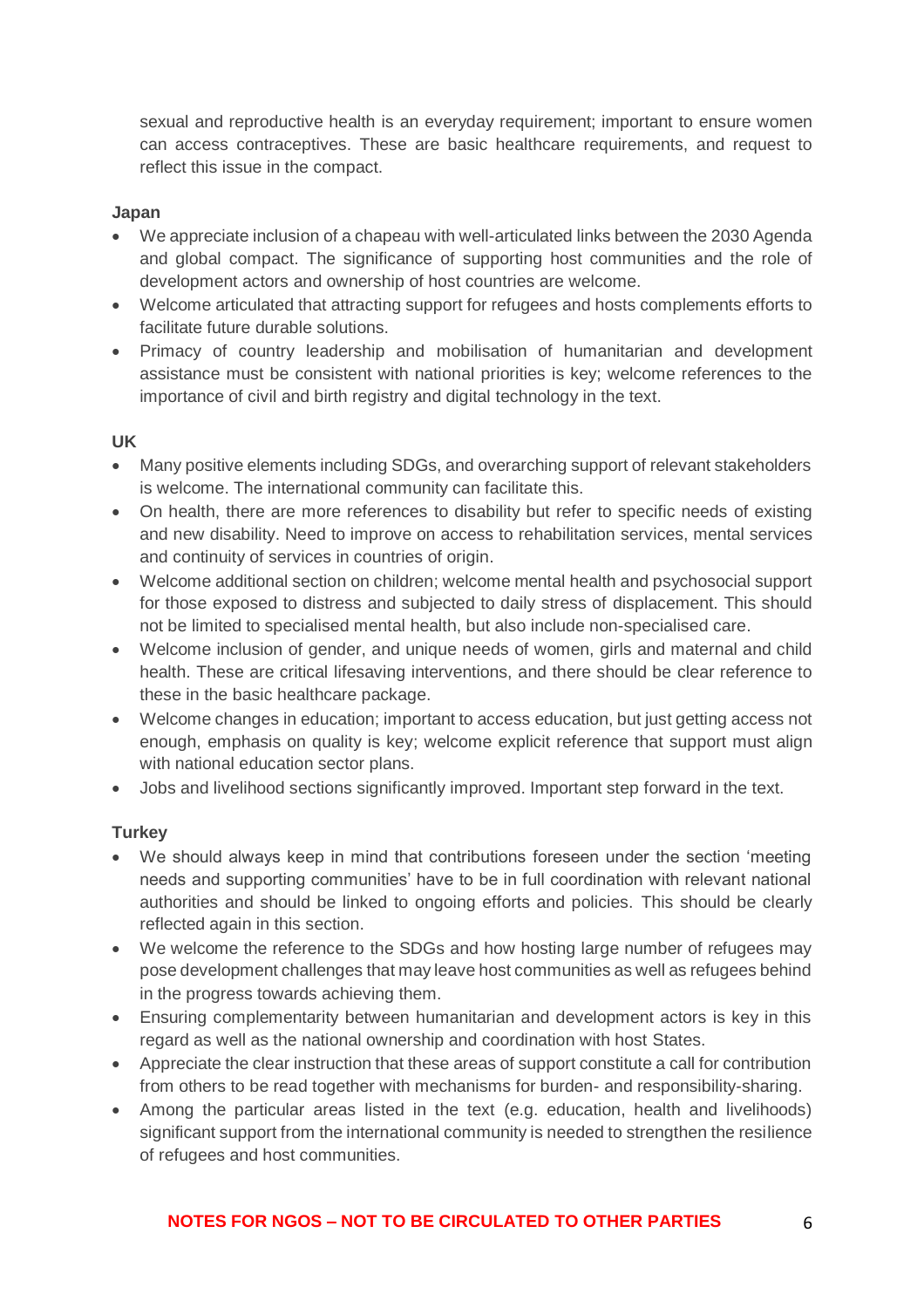- We see education as an area where the international community must be most active in meeting its commitment to prevent 'lost generations'.
- Improving the quality of national education systems and educational facilities and capacities should always be targeted while extending this support.
- Moreover, in order to meet the time limit of maximum 3 months out of school, more direct financial support should be mobilized, especially through assistance for the establishment of new schools, additional classrooms and employment of new teachers.
- We welcome the expansion in paragraph 74 on ways to support jobs and livelihoods and foster inclusive economic growth for host communities and refugees.
- We welcome the insertion of the sections on children and social cohesion to the text.
- Women, girls and children indeed require specific attention.
- For actions foreseen in the gender and children section, a reference to such as 'attention should be given to ongoing policies and coordination with relevant national institutions' should be clearly reflected in order not to create duplications with ongoing good practices.
- Lastly, social cohesion is also an important aspect of refugee management; we welcome that it is mentioned under a separate subtitle.
- On fostering social cohesion, tolerance and understanding in relation to refugees, we believe the role of the media should be highlighted. Also, a call to avoid any kind of hateful rhetoric of discrimination, particularly for political purposes should be made.

# **USA**

- Recognise the scale and quality of support for host communities and countries, especially as it can help refugees be self-reliant and active when they return to their countries of origin, and these represent important and positive changes in this section.
- The draft compact should not be limited to funding, but also leverage expertise with government line ministries to support host countries.
- Important to acknowledge many refugees live in urban areas in difficult and vulnerable situations; important to channel support and build resilience so they can support themselves.
- Emphasise the quality of services in education; improving quality of services is to be commended and captures our desire to raise standards for all.
- Support closing the technology gap and refugee often use technology to close gap and these can only take place when there is necessary infrastructure in host countries.
- Welcome section on children, and ensure however that while taking into account best interest determination, rights of parents and States and caregivers are also respected.
- Fostering social cohesion and mitigating tensions is good. Working on this can lead to more comprehensive humanitarian action.

# **Australia**

- Welcome recognition of the importance of diversity. Areas in need must go beyond the prism of vulnerability and recognise socio-economic benefits and encourage refugees to reach their full potential.
- Welcome para. 86 on social cohesion and promoting positive relations to ensure security, and can share information and technical expertise on resettlement.
- Welcome disability language in para. 78 on children and recognise displacement vulnerability; disability must be mainstreamed.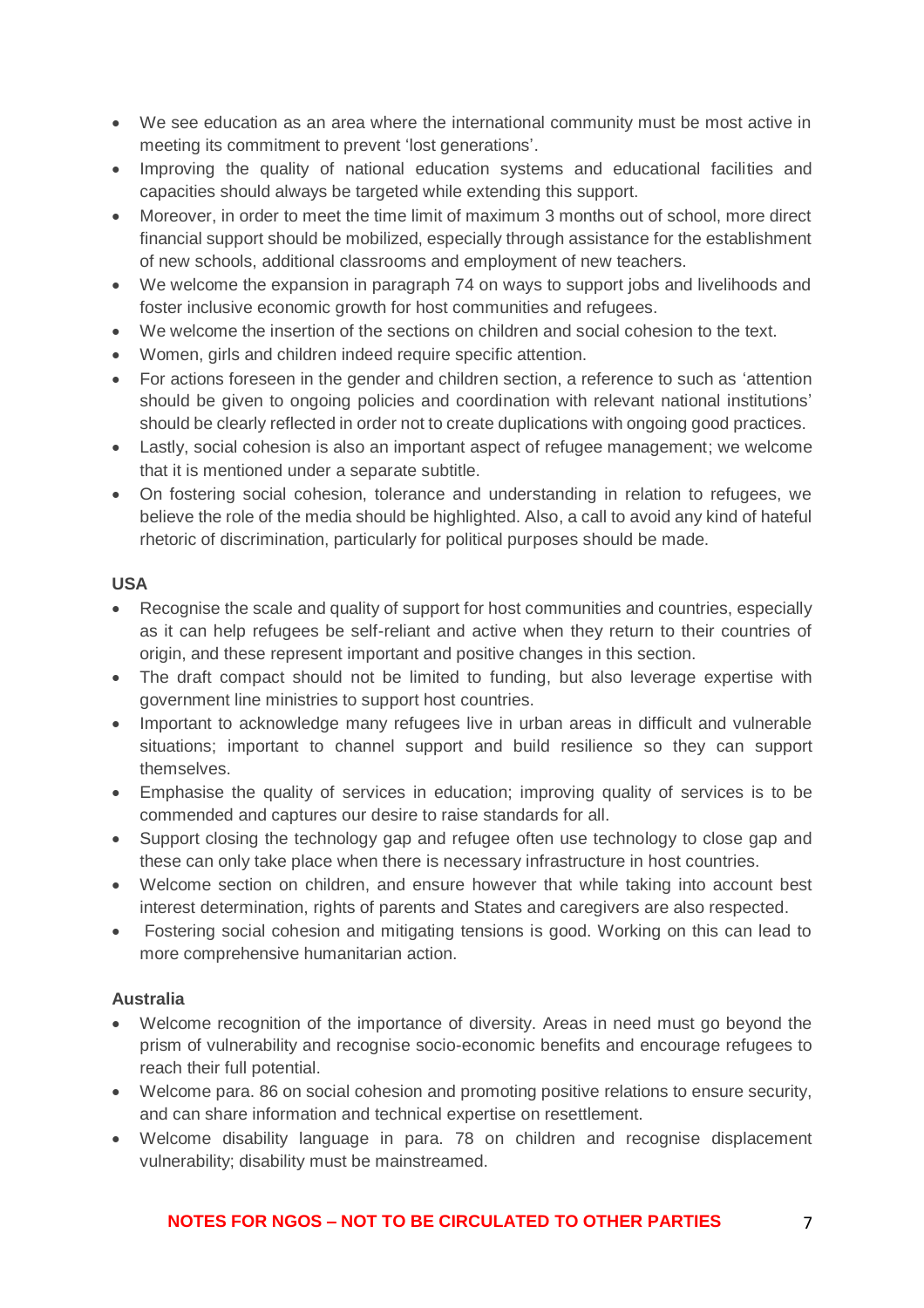- Pleased with gender-sensitive references in para. 86, and support calls to encourage accession to the Statelessness Convention.
- Need dedicated language that addresses specific needs of women and girls. Important to refer to dedicated counselling for women who are survivors of SGBV and call for access to sexual and reproductive health consistent with para. 31 of the NY Declaration and Goals 3.5 and 5.6 of the SDGs.

# **Brazil**

- We believe streamlining this section would help for better alignment with needs of host countries, and would require international support to meet actual needs of host countries.
- In section on jobs and livelihoods, references to preferential trade arrangements, and cash transfer are welcome, but would need more information.
- On health, support mental health service, and on food security encourage purchase from local farmers.
- Para. 80: 'preserve' environment must be replaced by 'promote sustainable management' in line with the Rio Outcome Document on environment and sustainable development.
- Important to improve quality of human settlement for both urban and rural dwellers so all people have access to housing mobility.
- Statelessness should be encouraged and social inclusion should also address racial discrimination, xenophobia and related intolerance.

# **Canada**

- Support clarification in this section on development assistance and SDG Agenda. Complementarity between humanitarian and development assistance must recognise they have different operational ways.
- Recognition that compact must not create added burden on host countries, and this could be further reinforced in the text.
- Propose language underlining this to achieving compact objectives through collective outcomes and multi-stakeholders; and seeing such efforts underway in CRRF contexts.
- Disappointed to see there is no reference to sexual and reproductive health services, which are lifesaving measures. This is a particular gap in responses to forced displacement, and must include minimum initiative service package.

# **Italy**

- Commend improved language. Education and health sections are improved. We ask for reference to universal access to reproductive and sexual health and rights. These require full support of the international community. Welcome inclusive economic growth benefiting both hosts and refugees.
- Welcome section on children and measures to meet their special needs, but we believe this part should focus more on separated children and the principle of the best interests of the child should be at the heart of our concerns.

# **South Africa**

- Attach great importance to education. It is a crucial pillar for development. This is why basic education is available to all in South Africa including refugees.
- On jobs and livelihoods, para. 74: welcome bullet 5 aimed at promoting investments to close the technology gap.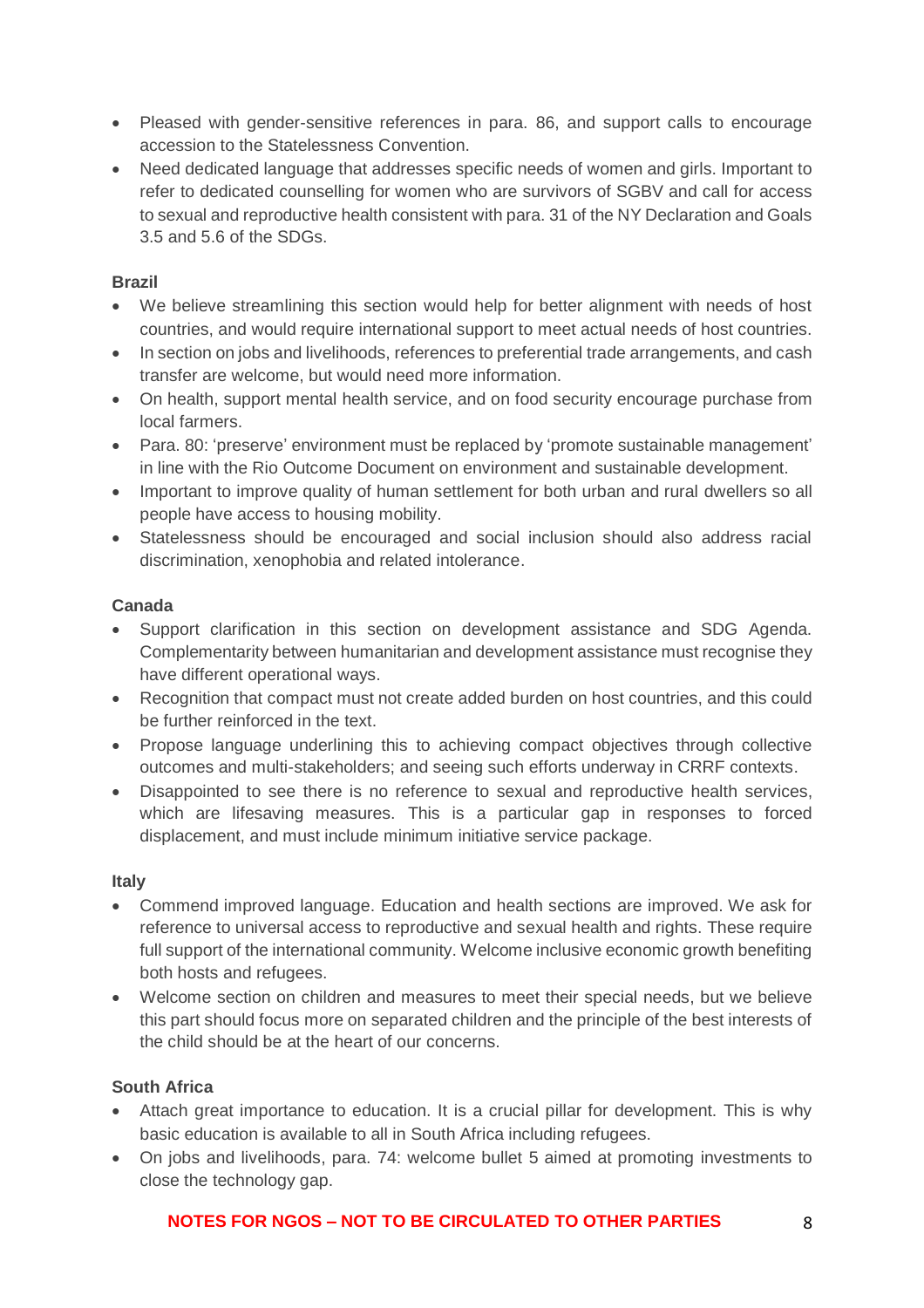- Scaling of capacity in smart technology and renewable energy in para. 81 is welcome and important to our region.
- Welcome contributing resources as well as provision of mobile services and welcome national civil registries, respecting data protection.
- Support social cohesion to foster tolerance and further develop measures relevant with regard to discrimination and xenophobia to encourage States to develop strategies to combat this in accordance with the Durban Declaration.

## **Ethiopia**

- We emphasise national ownership, national laws and policies.
- Pending durable solutions, refugees need to be given skills training so that they can be productive. This section should reflect that self-reliance should not increase burden on host States nor distract from durable solutions.
- Therefore, call for reflecting commitments made in the NY Declaration and focusing om community infrastructure.
- Welcome other pathways to expand tertiary education opportunities, based on experience.
- Para. 61: welcome reference to renewable energy; such interventions need to be affordable to use appropriate technology. Mitigating environmental impact should be part of planning for reception.

### **Colombia**

- Essential to allow the connection between humanitarian and development support; first we would like to highlight the importance of complementary nature of humanitarian and development assistance. Also, support reference to unconditionally in para. 71. Clarify in the document that complementarity of assistance should also be provided to refugees and host communities who face developmental challenges.
- Necessary to streamline the level of detail and good practice, as not all of them could be understood as an indispensable framework.
- Para, 87: the title is unclear. Social cohesion relates to social discrimination and not related to structural deficiencies in society.

# **Holy See**

- Fully agrees with the critical importance of adopting policies that allow refugee children to access quality education from the early stages of their displacement, in order to help protect them from human trafficking, forced labor and other forms of slavery. Schools are a form of protection where the safety of children can be monitored and fostered. therefore, it would be important to acknowledge the need to enact policies ensuring the primary and secondary education provided to refugees meets the standards of education for citizens.
- On subsection 2.2 (Jobs and livelihoods), welcome the reference to decent work and the various measures outlined to foster inclusive economic growth for host communities and refugees, also in support of host countries. Also wish to underline that development cannot be limited to mere economic growth. While people and communities have material needs, human flourishing and wellbeing also have spiritual, social and political dimensions.
- Rather than placing the focus on economic aspects only, we need to put the human person at the centre of our considerations. We propose an addition to the measures outlined in para. 74, in order to underline the importance of promoting, alongside economic opportunities also 'national policies and laws required for safe and lawful employment, as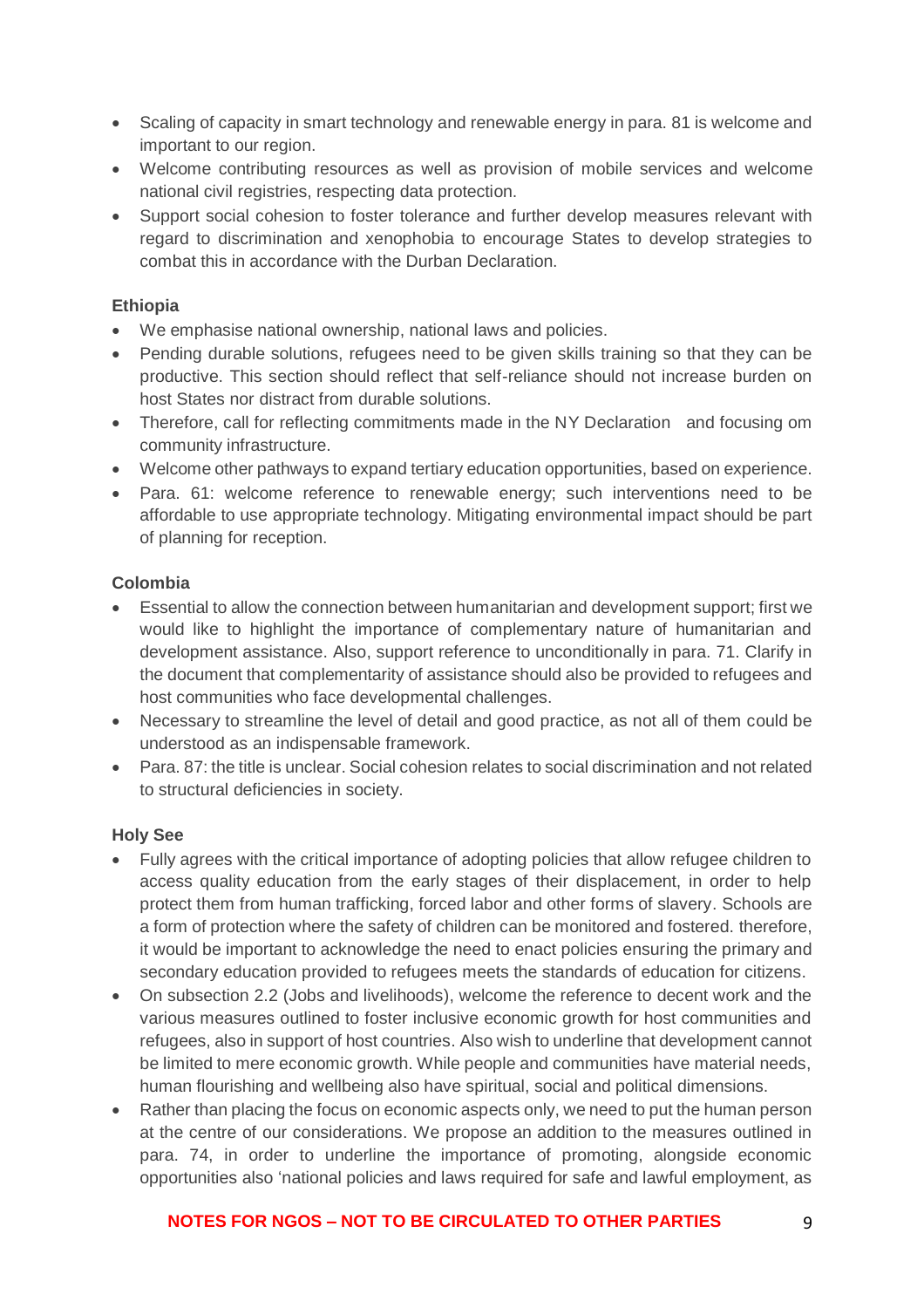well as for livelihood strategies, especially in ensuring safeguards against abuse and exploitation and legal protections'.

- The importance of granting access to healthcare is self-explanatory. The right to the enjoyment of the highest attainable standard of health should be exercised through nondiscriminatory, comprehensive laws, policies and practices rooted in the centrality of the human person and founded on the right to life.
- The many Catholic-inspired organizations that are working in synergy alongside UNHCR are in a position to promote true dignity of refugees, based on strict ethical guidelines. It is important to keep an underlying holistic and integrated approach throughout the Draft, with a strong focus on the centrality of the human person and his/her dignity. The ambiguity of some of the language in the current drafting, including the misleading idea of a presumably agreed 'alignment' on undefined and non-specified 'international standards', and some references made in the footnotes to documents and to principles and guidelines that do not necessarily share international consensus, may undermine the impact and effectiveness of this vital cooperation and of the GCR altogether.
- Under subsection 2.3 (Health), beginning of para. 75 refers to 'States and relevant stakeholders', but footnote 53 only outlines some intergovernmental agencies, leaving out many other relevant actors. Important to ensure that health aspects of forced displacement be considered in the context of broader government policies and engaging and coordinating with other sectors, including civil society, private sector, refugees' associations and affected populations to find joint solutions benefiting refugees' health.

### **Bolivia**

- Grateful for progress. Believe this section highlights the essential needs of host countries.
- Pleased to see Agenda 2030. Reiterate our request for a rights-based language including right to education, healthcare and freedom from non-discrimination and xenophobia.
- Subsection 2.1 should include intercultural education to ensure host countries can promote cultural understanding and information from countries of origin to ensure post return rehabilitation.
- On jobs and livelihoods, grateful skills obtained by refugees are recognised. Subsection 2.3: text has been improved.

#### **Algeria**

- This section needs to be streamlined as it adds extra burden on host States; host States should not be the weak link. Important to underline that for such detailed tasks, we rely on additional resources by States and relevant stakeholders.
- Para. 68: add that the implication of development actors will be without prejudice to principled humanitarian action and indicate that GCR will not bring new conditionality.
- Para. 69: add that it will not hamper efforts of host sates towards the attainment of SDGs.
- Worried that text getting longer, but welcome section on children.

#### **Sweden**

- Agenda 2030 must garner support from the international community and not add burden on host countries.
- Support of complementarity between humanitarian and development efforts and underline that humanitarian assistance should be needs driven. Thus, suggest revising 2<sup>nd</sup> sentence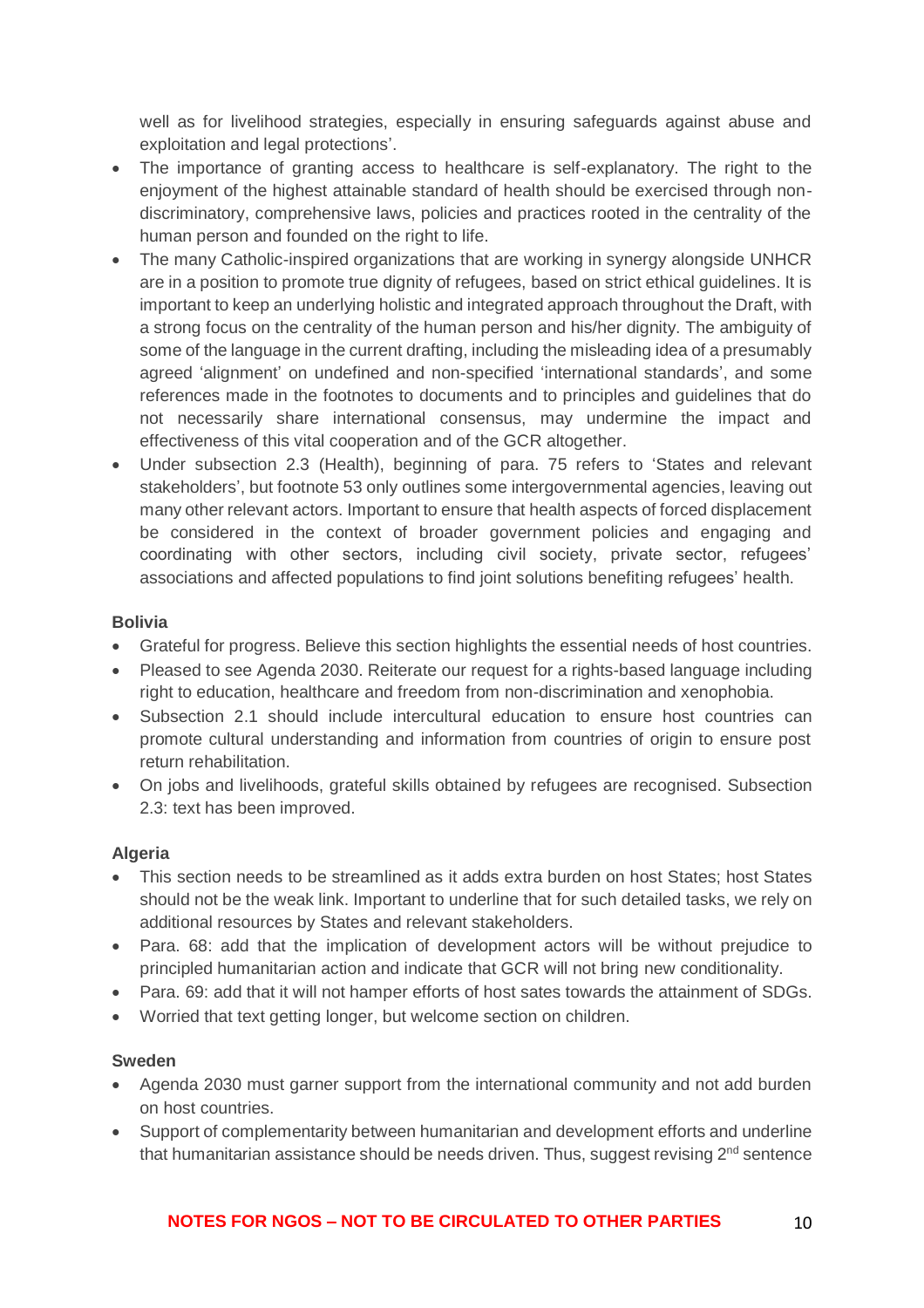in para. 69, which refers to humanitarian response being consistent with national development strategies.

- Para. 70: needs-based humanitarian action to be carried in reference to humanitarian principles, and do not see the need to include UN Resolution as that would be too many.
- On jobs and livelihoods want to see reference to decent work; on education echo sustained and increased access to education for refugee children.
- Sweden supports new section on children; exploring opportunities for family reunion and family tracing would be of interest although beyond the scope of this text.
- On broadening refugee children's eligibility for resettlement, would appreciate clarity on what type of eligibility would be broadened and by whom.
- Stress to include sexual and reproductive health and promote gender perspectives as well.
- Social cohesion is a crucial aspect but through supporting communities.

# **Jordan**

- Should not impose additional burden and must aim to ease pressure.
- Important Part B does not preclude other support. Para, 49: request clarification on what is meant by 'good international practice'.
- Para. 52: 2<sup>nd</sup> line, add 'affected by refugee presence'; para. 53: request adding 'including' after below, and adding in last sentence 'national laws'.
- Para. 58: request inserting after activated 'upon the request host States' in 4<sup>th</sup> line.
- Para. 59: request deleting 'from the promotion of national integrated approach … counterterrorism perspective; para. 60: delete this para or add in the first line after leadership, 'upon their request in line with national protocols'. Last sentence: add 'where applicable'*.*
- Para. 67: request deleting displacement by natural disasters. On the asylum capacity support group, 'add in consultation with host States'.
- Para: 67: add 'including durable solutions'.
- Para. 74: insert 'as appropriate' as refugees and ILO recommendation 205; in last bullet add 'low-cost' in para. 79.
- Require clarification on cross-border operation. Para. 78: request to add in fourth line 'as appropriate international or regional'.

# **Cuba**

- Support section. Para. 68, as detailed by Algeria, there should be no conditions or barriers on efforts for States to achieve SDGs.
- On children, best interest of child is important; support proposal for reference to nonaccompanied minors.
- On health, support sexual and reproductive health rights for women.
- Para. 39: support involvement of various stakeholders and we believe this para should also promote the key role of parliaments in supporting policies or national laws, and include parliament as a key stakeholder. IPU this year has adopted a decision to support this draft and must be included in promoting this compact.

# **Kenya**

- Section on safety and security welcome; improved language on safety and security and pleased that it recognises legitimate security concerns and primary responsibility of States.
- Need to uphold the civilian and humanitarian character. In para. 59, can replace need with importance of upholding.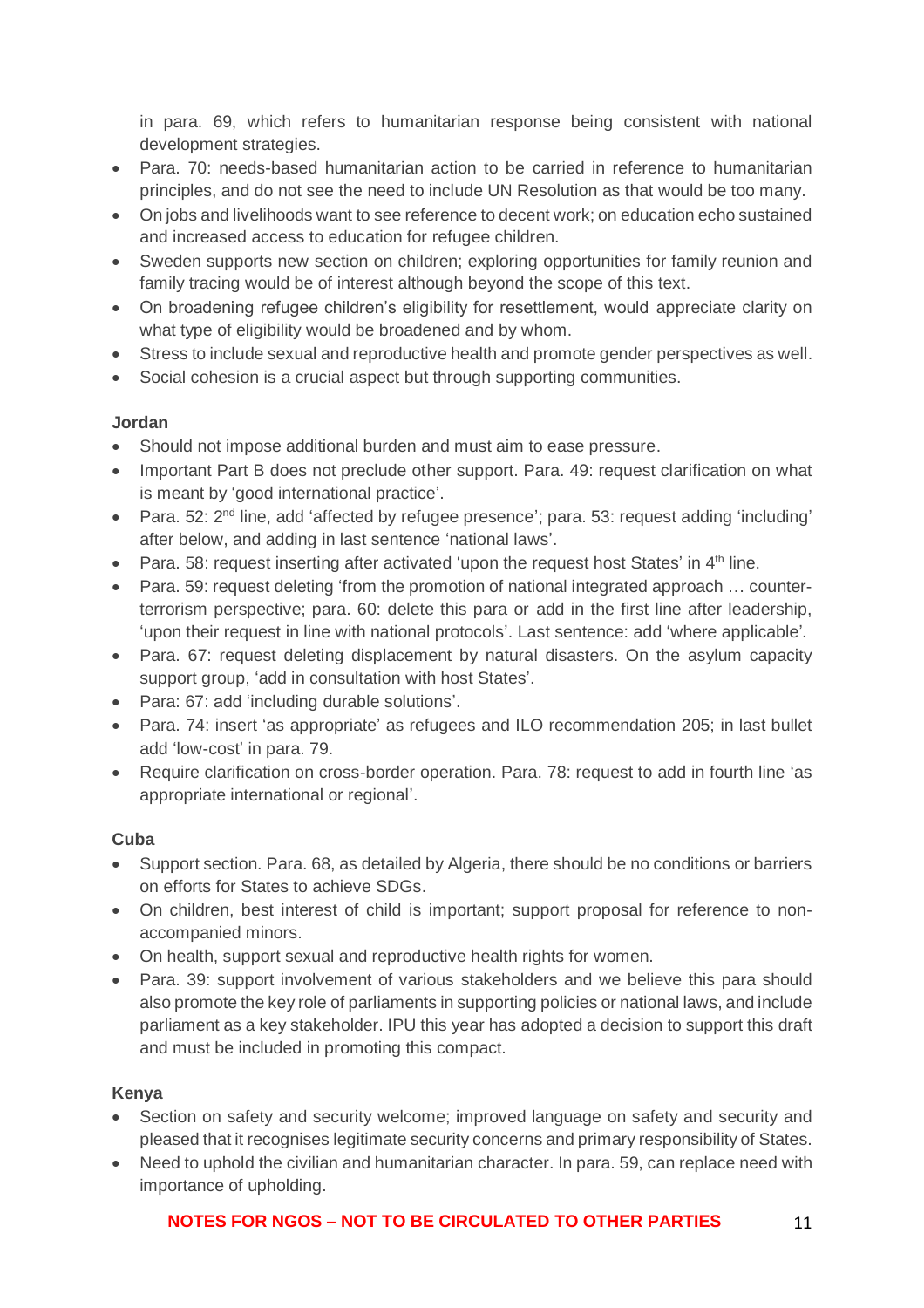- Subsection 1.6 on asylum capacity support group, request additional information linked to UNHCR expertise on legal advice. Request further clarification at the June consultations.
- On meeting needs and supporting communities, welcome section on children.
- Para. 90: Welcome that this bring about predictability by the international community for the achievement of solutions and that the search for durable solutions is a collective responsibility for all States. Urge pledges must be actualised and important for ensuring commitments for refugees caught up in protracted situation.
- Para: 91: voluntary repatriation should not be left only to countries of origin. It is a responsibility of the international community and should be part of responsibility sharing.
- Welcome language in para. 92: call to remove obstacles to return; international community should support regional efforts. Welcome language on resettlement and delighted that contributions will be sought to increase resettlement. Important as many refugees selected for resettlement recently found themselves in limbo after some reductions in resettlement.

### **UNFPA**

- Welcome language on gender and gender-based violence, and also commend inclusion of empowerment of women and adolescent girls. Access to sexual and reproductive rights must be included in the basic health package; we echo call by many Member States and reiterate that access to sexual and reproductive is a vital element of right to health, part of the Universal Declaration. Access to sexual and reproductive health is also part of SDG goals 3 and 5 and recognised as lifesaving.
- NY Declaration agreed that we will provide sexual and reproductive health services. This must be upheld in the GCR. Access to sexual and reproductive health can mean life and death for women who need prenatal, obstetric care and prevention of sexual infection and treatment for sexual violence. This is vital to ensure refugee women are not left behind.
- Women do not stop giving birth in displacement and their lives are threatened with lack of obstetric care. We cannot allow preventable death to continue. Vital to ensure all refugee and host communities have access to lifesaving obstetric care or referral services. We need inclusion of sexual and reproductive care not only for women wellbeing but for entire families and host communities. Only by ensuring access to health services can we keep pour promise of leaving no one behind.

#### **NGO statement** on Agenda 4 is available [here.](https://www.icvanetwork.org/system/files/versions/Agenda%20item%204_Fourth%20formal%20consultations_ORAL_May2018.pdf)

#### **Closing remarks**

- In all, 34 statements on this agenda item.
- This is the value of an iterative process: the drafts have evolved. Important to keep this going, meaning also each and every proposed text change cannot be taken into account. Directional document as said by Jordan, and as some of you were saying, this is not necessarily an exhaustive list, but indicative and one that depends on the context where it is applied. Not each and every measure as indicated will apply in each situation; will depend on circumstances, but the trust of all of you is reflected in the text.
- Heard about good additions on quality and strengthening; and the same on livelihood: jobs and livelihoods are about economic growth and securing access for refugees to those livelihood opportunities.